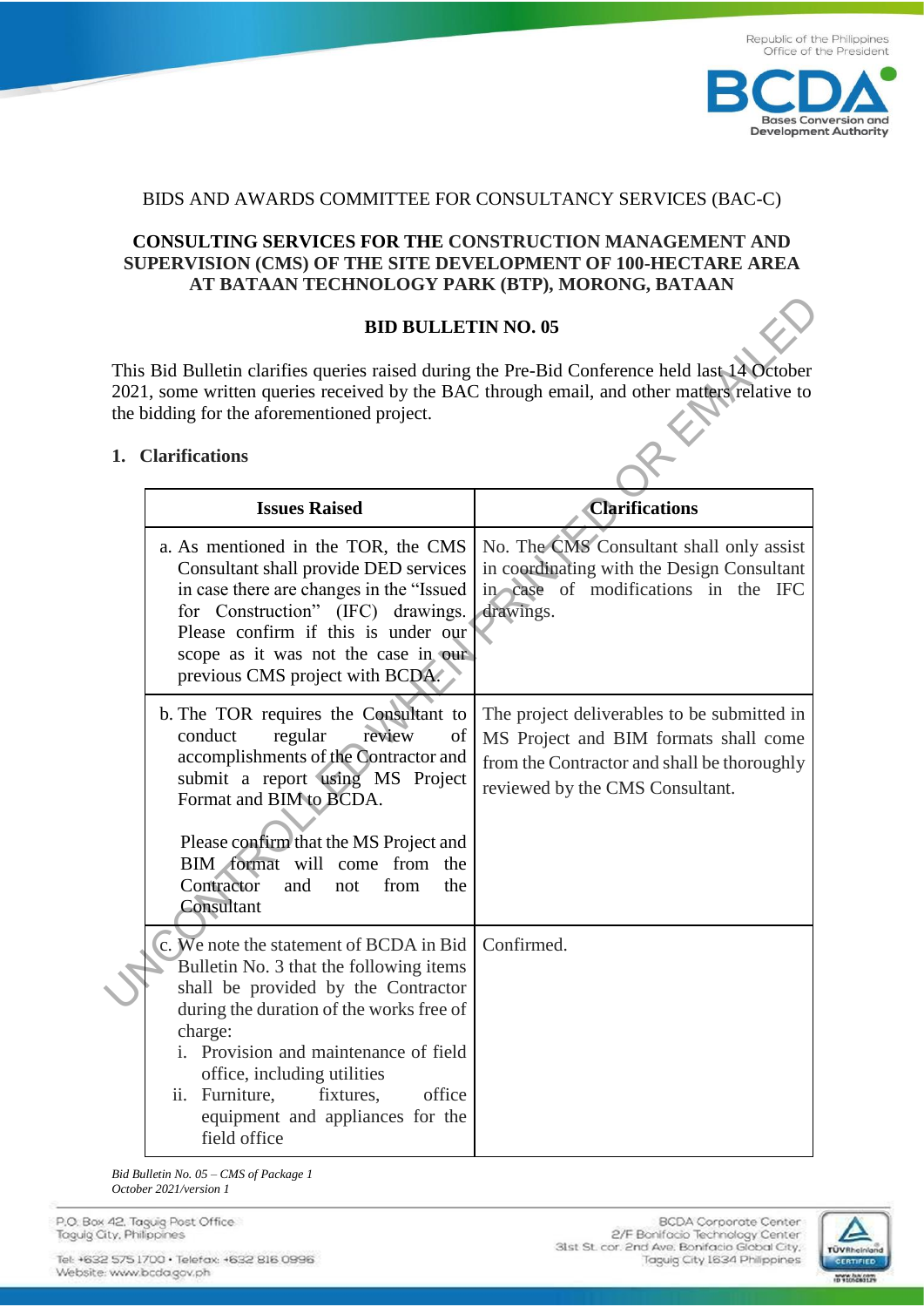

| iii. Two (2) desktop computers<br>iv. Ten (10) laptop computers                                                                                                                                                                                                                                                                                                         |                                                                                                                                                                                                                                                                                                                                                                                                                                                                                                                                                                                                                                                                                                          |
|-------------------------------------------------------------------------------------------------------------------------------------------------------------------------------------------------------------------------------------------------------------------------------------------------------------------------------------------------------------------------|----------------------------------------------------------------------------------------------------------------------------------------------------------------------------------------------------------------------------------------------------------------------------------------------------------------------------------------------------------------------------------------------------------------------------------------------------------------------------------------------------------------------------------------------------------------------------------------------------------------------------------------------------------------------------------------------------------|
| d. Kindly email us the details for the<br>Scheduled Site Inspection this coming<br>Saturday, October 16, 2021                                                                                                                                                                                                                                                           | Bid Bulletin No. 4 was issued on October<br>14, 2021 which provided the details for the<br>Inspection. The<br>site<br>Site<br>inspection<br>proceeded as scheduled last 16 October<br>2021 with representatives from UICI and<br>Asyana.                                                                                                                                                                                                                                                                                                                                                                                                                                                                 |
| e. In the TOR it required the consultant to<br>deploy 2 engineers and 1 admin<br>assistant to serve as support staff to<br>BCDA PMO, please confirm if these<br>staff will be coming from the roster<br>identified in the TOR or are we going<br>additional staff for<br>add<br>$\mathsf{to}$<br>particular scope of work.                                              | The 2 engineers and 1 admin staff will be<br>required as additional staff over and above<br>those identified in the roster.<br>this                                                                                                                                                                                                                                                                                                                                                                                                                                                                                                                                                                      |
| It was mentioned that the whole<br>f.<br>construction period is for 20 calendar<br>months,<br>and a period for post<br>construction. May we request to<br>specify the duration for the post<br>construction services? Would it be an<br>addition to the 20 months? Or a month<br>or two? We would like to know so we<br>will adjust our man-months for this<br>project. | Refer to TOR Section 10. Project Duration<br>"The duration of the Consulting Services for<br><b>Construction Management and Supervision</b><br>being required under this TOR shall be<br><b>Twenty (20) Months or until the issuance</b><br>of Certificate of Completion for the<br>Construction Phase and a period for post<br>construction and documentation for the Site<br>Development of 100-hectare area at Bataan<br>Technology Park, Morong Bataan."<br>The construction period of 20 calendar<br>months or the period covered until the<br>issuance of Certificate of Completion is<br>inclusive of the post-construction services.<br>Post-construction period usually takes 1 to 3<br>months. |
| g. Would you be requiring or allowing for<br>site inspection for this project and when<br>is the tentative schedule?                                                                                                                                                                                                                                                    | Bid Bulletin No. 4 was issued on October<br>14, 2021 which provided the details for the<br>Inspection.<br>The<br>site<br>Site<br>inspection<br>proceeded as scheduled last 16 October<br>2021, with representatives from UICI and<br>Asyana.                                                                                                                                                                                                                                                                                                                                                                                                                                                             |

Bid Bulletin No. 05 - CMS of Package 1 October 2021/version 1

P.O. Box 42. Taguig Post Office<br>Taguig City, Philippines

Tel: +632 575 1700 · Telefax: +632 816 0996 Website: www.bcda.gov.ph

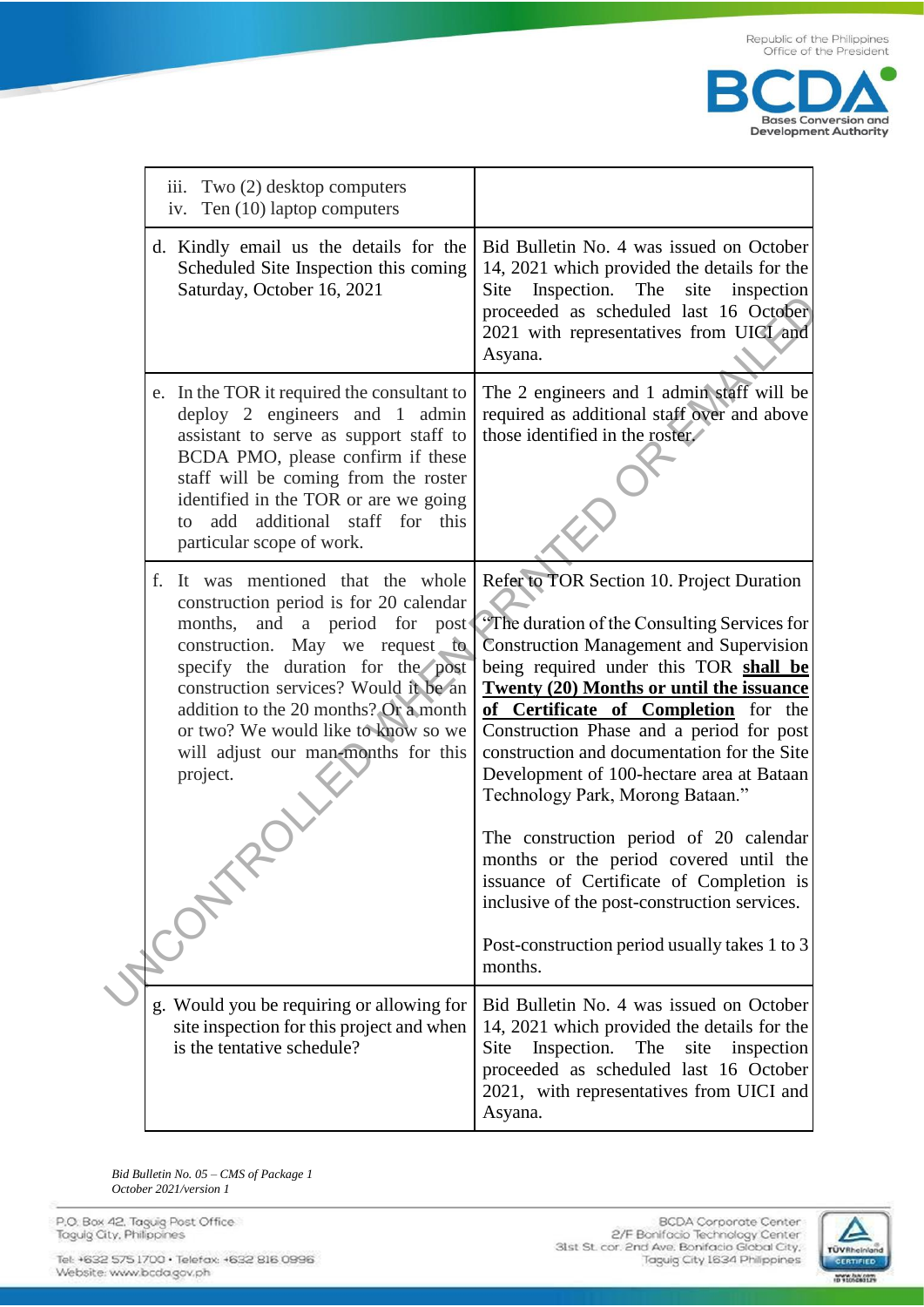

| h. Is it required to have the Key personnel<br>CVs notarized?                                                                                                                                                         | Yes. The CVs should be notarized in<br>accordance with the Philippine Bidding<br>Documents issued by the Government<br>Procurement Policy Board (GPPB). Please<br>see Technical Proposal Form 6 (TPF 6)<br>under Section 7 -Bidding Forms of the bid<br>documents.                                                                                                                                                                  |
|-----------------------------------------------------------------------------------------------------------------------------------------------------------------------------------------------------------------------|-------------------------------------------------------------------------------------------------------------------------------------------------------------------------------------------------------------------------------------------------------------------------------------------------------------------------------------------------------------------------------------------------------------------------------------|
| i. Do we need to attach the CVs of the<br>supporting staff?                                                                                                                                                           | The CVs of support staff will not be<br>required during Stage 2 - Submission of<br>Financial Proposals.<br>Technical<br>and<br>However, during the Negotiation with the<br>Highest Rated Bidder (HRB), the following<br>submitted as<br>should<br>be<br>supporting<br>documents: i) names of the technical<br>staff with<br>copies<br>of<br>their<br>support<br>corresponding PRC licenses; and ii) names<br>of other support staff |
| <i>i</i> . Is it required to attach the Form of<br>Contract (Draft) to the Bid Proposal?                                                                                                                              | No. The form of Contract will be used only<br>upon award of the project and on contract<br>signing.                                                                                                                                                                                                                                                                                                                                 |
| k. As there were no Forms attached or<br>provided for the on-going and previous<br>projects (Completed) and yet it was<br>mentioned on the Pre-Bid, should we<br>insert it right after the Contractor's<br>reference? | TPF <sub>2</sub><br>Please refer<br>Consultant's'<br>to<br>References under Section 7 - Bidding Forms<br>of the bid documents                                                                                                                                                                                                                                                                                                       |
| 1. Is it possible to replace some of the Key<br>Personnel as submitted during the Pre-<br>qualification/eligibility stage to equally<br>or more qualified professionals on this<br>submission of the Bid Proposal?    | No. Pursuant to Revised IRR of RA9184<br>Section 33.3 of Rule IX - Bid Evaluation:<br>"There should be no replacement of key<br>personnel before the awarding of contract,<br>except for a justifiable reason as may be<br>determined by the BAC, such as, illness,<br><b>death, or resignation</b> provided it is duly<br>supported by relevant certificates, or any<br>delay caused by the Procuring Entity"                      |
| m. Request for a clearer copy of the Site<br>Development Plan of Package 1                                                                                                                                            | Below is the link for the copy of the Site<br>Development Plan of Package 1:                                                                                                                                                                                                                                                                                                                                                        |

Bid Bulletin No. 05 - CMS of Package 1 October 2021/version 1

P.O. Box 42. Taguig Post Office<br>Taguig City, Philippines

Tel: +632 575 1700 · Telefax: +632 816 0996 Website: www.bcda.gov.ph